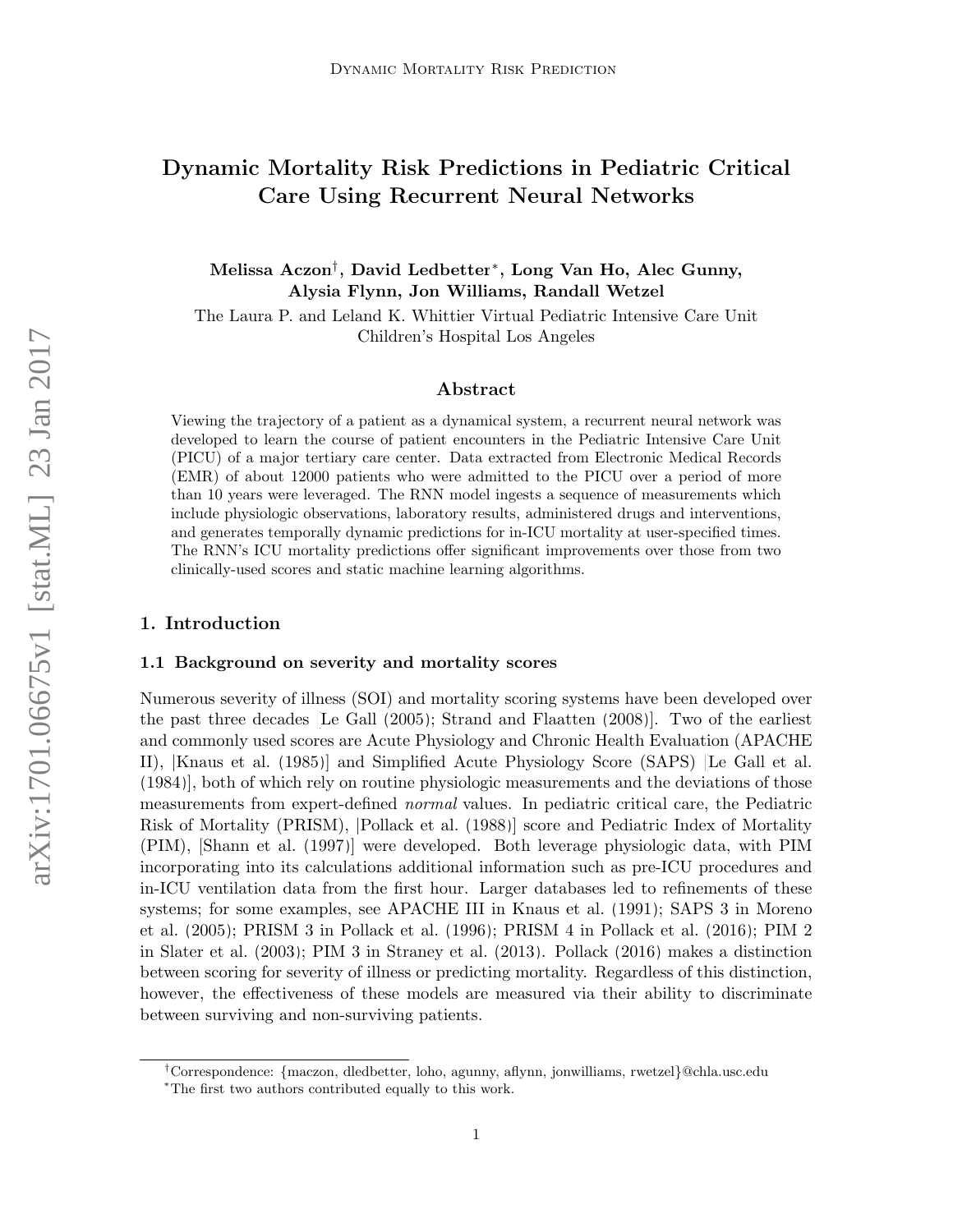#### 1.2 EMR and advanced computing methods

The adoption of Electronic Medical Records (EMR) has enabled ready access to more variables and more patients. In response to this ever-growing amount of data, machine learning techniques increasingly have been used to develop models which forecast patient condition. The Gaussian process-based scores in [Ghassemi et al.](#page-10-3) [\(2015\)](#page-10-3) and [Alaa et al.](#page-9-0) [\(2016\)](#page-9-0) leverage time-series measurements instead of static values from a fixed time window of the systems described earlier. Towards personalized scoring, the latter attempts to account for heterogeneity by discovering, via unsupervised learning, some number of classes in the population, then learns the parameters that govern each class. The Rothman index [\[Rothman et al.](#page-11-9) [\(2013\)](#page-11-9)] also offers continuously updated scores but still generates predictions using a static snapshot.

The use of neural networks in ICU applications actually goes back more than 20 years, as reviewed in [Hanson III and Marshall](#page-10-4) [\(2001\)](#page-10-4) . In general those studies were relatively small in scale (hundreds of patients). Since then, two primary factors have changed the landscape. First, larger datasets containing tens of thousands of patients with millions of measurements are now available. Second, computing hardware advances in the last decade, particularly Graphics Processing Units (GPUs), have enabled larger, deeper networks to be trained. These more sophisticated networks have demonstrated remarkable success in wideranging applications such as computer vision [\[Krizhevsky et al.](#page-10-5) [\(2012\)](#page-10-5); [He et al.](#page-10-6) [\(2015\)](#page-10-6)], speech recognition [\[Hinton et al.](#page-10-7) [\(2012\)](#page-10-7)], and natural language processing [\[Mesnil et al.](#page-11-10) [\(2015\)](#page-11-10)].

## 1.3 Summary of RNN-based mortality model/framework

Recurrent Neural Networks (RNN) were designed to process sequential data. A key feature is a feedback loop which allows integration of information from previous steps with newly acquired data. Thus, they provide an elegant infrastructure to process ever-evolving streams of clinical data. Figure 1 gives a high-level illustration of data ingestion and prediction with a RNN, and Section 3.1 will describe the mathematical formulation. Each input vector  $(x)$ contains clinical measurements (e.g. physiology and medications). The infrastructure also allows the user to specify how long into the future predictions are for. Each output vector (y) contains forecasts such as mortality risk at the specified future time. This work focused on predicting in-ICU mortality of pediatric patients. Hospital mortality is used because it is an objective function to assess performance despite its inability to capture more subjective components of care such as quality of survival [\[Knaus et al.](#page-10-1) [\(1985\)](#page-10-1)]. Also, the sequential nature of the RNN's mortality risk predictions provides a dynamic tracking of patient condition.

## 2. Data and pre-processing

We leveraged anonymized EMR from the PICU at Children's Hospital Los Angeles between December 2002 and March 2016. The data for each patient included static information such as demographics, diagnoses, and disposition (alive or not) at the end of the ICU encounter. An encounter is defined as a contiguous admission into the PICU. Each encounter contained irregularly, sparsely and asynchronously sampled measurements of physiologic observations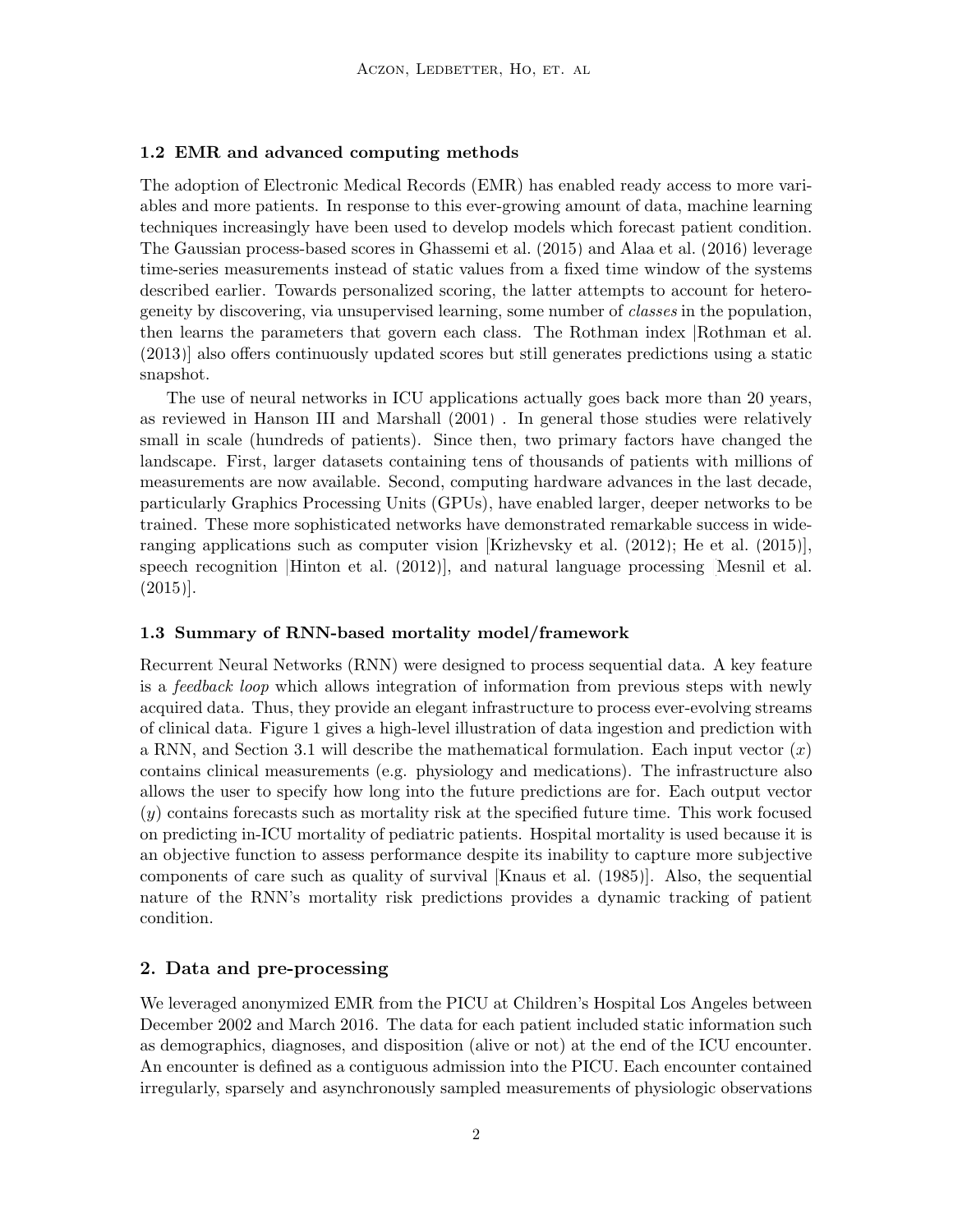

Figure 1: Flow of data in RNN-based framework. When measurements (vector  $X$ ) become available at time  $t_n$ , they are ingested as inputs to the RNN kernel. The RNN then generates a prediction Y corresponding to a future time specified by the user through  $\Delta t_n$ .

(e.g. heart rate, blood pressure), laboratory results (e.g. creatine, glucose level), drugs (e.g. epinephrine, furosemide) and interventions (e.g. intubation, oxygen level).

A single patient can have multiple encounters, and this is an important point for validation. When the database was split into training and testing sets, all encounters from a single patient belonged to exactly one of these sets to prevent possible leakage. Encounters that did not include disposition information were excluded from the final database used for the results presented here. This database consisted of 12020 patients with 16559 encounters. Seventy-five percent of the patients were randomly selected and placed into the training set, and the remaining twenty-five percent into a holdout set for testing. This splitting resulted in 12460 encounters (with 4.85% mortality) in the training set, and 4099 encounters (with 5.12% mortality) in the holdout set.

To leverage existing deep learning frameworks, the data were first converted into the matrix format illustrated in Figure [2](#page-3-0) with a pre-processing pipeline described below.

#### 2.1 Constituent Aggregation and Normalization

Similar physiologic observations or laboratory measurements were aggregated into a single variable. For example, non-invasive and invasive measurements of systolic blood pressures were grouped together into a single systolic blood pressure variable. This aggregation resulted in approximately 300 different physiologic and treatment variables, a complete list of which can be found in Appendix A.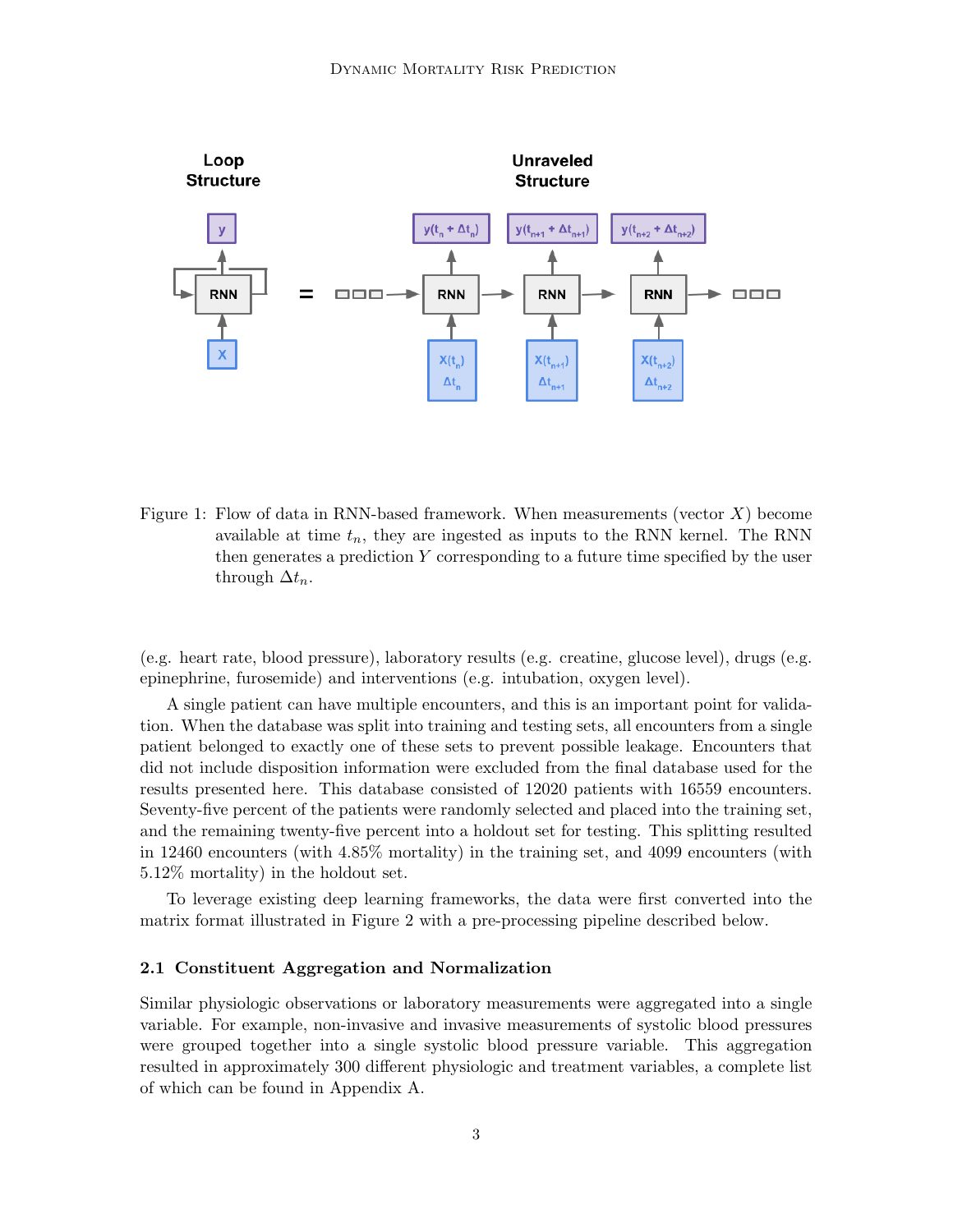

<span id="page-3-0"></span>Figure 2: After pre-processing, data for a single patient encounter is in a matrix format. A single row of data contains values (actual and imputed measurements) from a single variable. A column of data comprises all measurements at one time point.

All quantities under the same variable were converted into the same unit of measure. Drugs and some interventions were converted to a binary variables corresponding to absence or presence of administration. Variables that were not binarized were Z-normalized. The mean and standard deviation needed for this transformation were computed from the training set only, and then applied to both the training and holdout sets.

## 2.2 Imputation

The measurements in the database were *sparse, irregularly sampled* – time between any two consecutive time points ranges from a minute to several hours – and asynchronous. At any time point when at least one variable had a recorded value, the values for all other variables without a measurement at that point were imputed. The imputation process depended on the variable type. Any missing measurement of a drug or an intervention variable was imputed as zero. When a physiologic observation or lab measurement was available, it was propagated forward until its next reading. However, if a physiologic or laboratory variable had no recorded value throughout the entire encounter, then that variable was set to zero at all time points for that encounter. Since physiologic observations were first Z-normalized, a zero imputation is equivalent to an imputation with the population mean derived from the training set. Note that no features were age-normalized; instead age was an input as a physiologic observation. These choices were based on a reasonable assumption about clinical practice: measurements are taken more frequently when something is happening to the patient, and less frequently when the patient appears stable.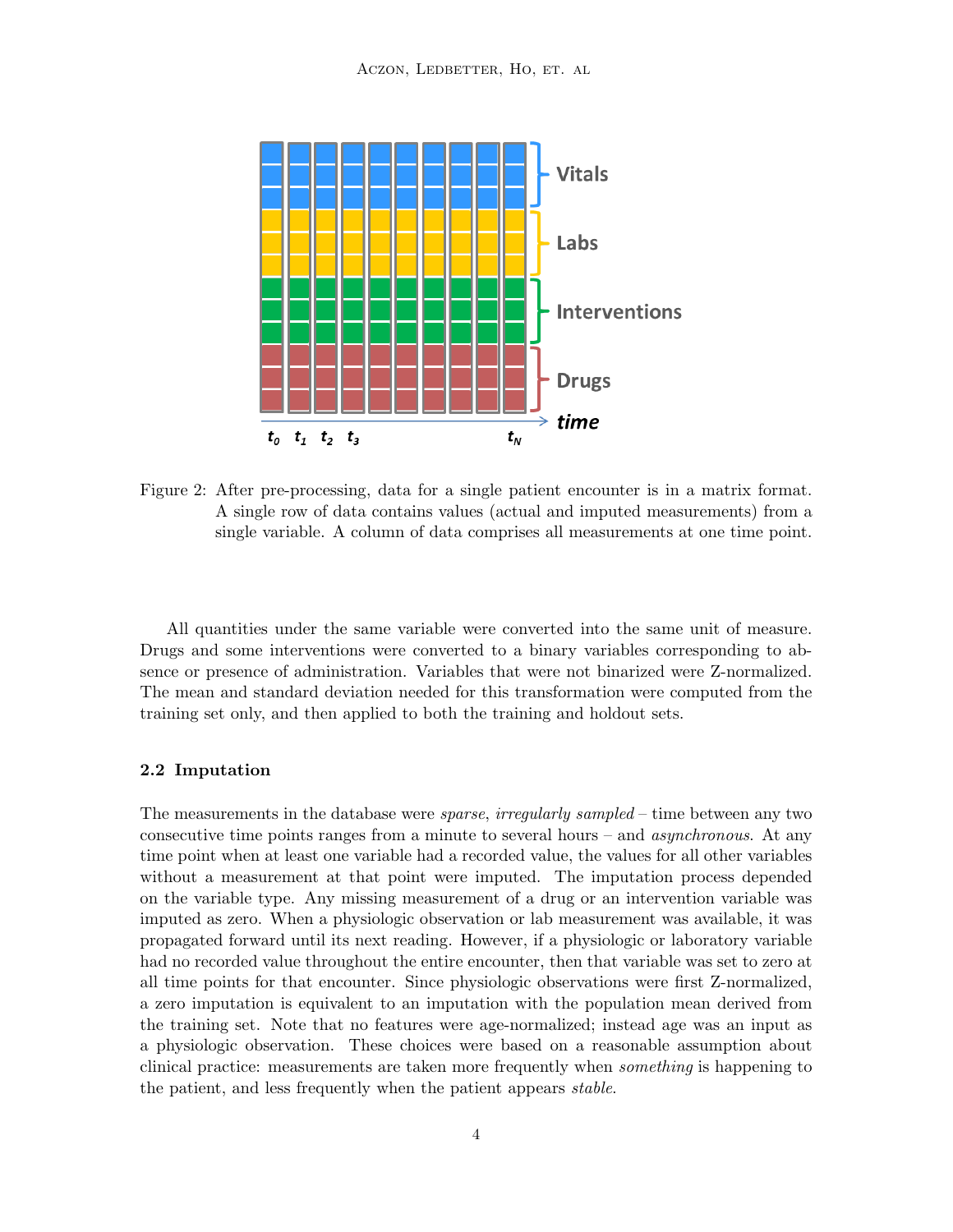## 3. RNN-based Framework

#### 3.1 From dynamical system to RNN

The trajectory of a patient can be viewed as a continuous dynamical system composed of many variables,  $P(t) = [\text{vitals}, \text{labs}, \text{drugs}, \text{interventions}]^T$ , interacting with each other:

<span id="page-4-3"></span><span id="page-4-0"></span>
$$
\frac{dP(t)}{dt} = F[P(t)], \qquad P(t_0) = P_0.
$$
 (1)

In equation  $(1)$ , F denotes the unknown and complex function governing the variable interactions, while  $P_0$  is the state at some initial time,  $t_0$ . For the PICU setting and data,  $t_0$ corresponds to the start time of an ICU encounter.

Finite difference methods are a standard way to solve equation [\(1\)](#page-4-0) [\[LeVeque](#page-11-11) [\(2007\)](#page-11-11)]. Any such approximation can be cast into the form

$$
P(t_n + \Delta t_n) = G[P(t_n), \Delta t_n, P(t_{n-1}), \dots, P(t_{n-k}),],
$$
\n(2)

where  $t_n + \Delta t_n$  is a specified future time of interest. This can be further abstracted into the form:

<span id="page-4-1"></span>
$$
P(t_n + \Delta t_n) = G\bigg[P(t_n), \Delta t_n, H\big[P(t_{n-1}), \ldots, P(t_{n-k})\big]\bigg],\tag{3}
$$

where H is a transformation of data from previous time steps. Equation  $(3)$  – which can be visualized in Figure  $3 -$  is a recurrent relation, and G describes the mapping from past states into a future state.



<span id="page-4-2"></span>Figure 3: Visual diagram of finite difference formulation given in Equation [3.](#page-4-1)

Independent work by [Funahashi](#page-10-8) [\(1989\)](#page-10-8) and [Hornik et al.](#page-10-9) [\(1989\)](#page-10-9) established that any function with mathematically reasonable properties can be approximated by a neural net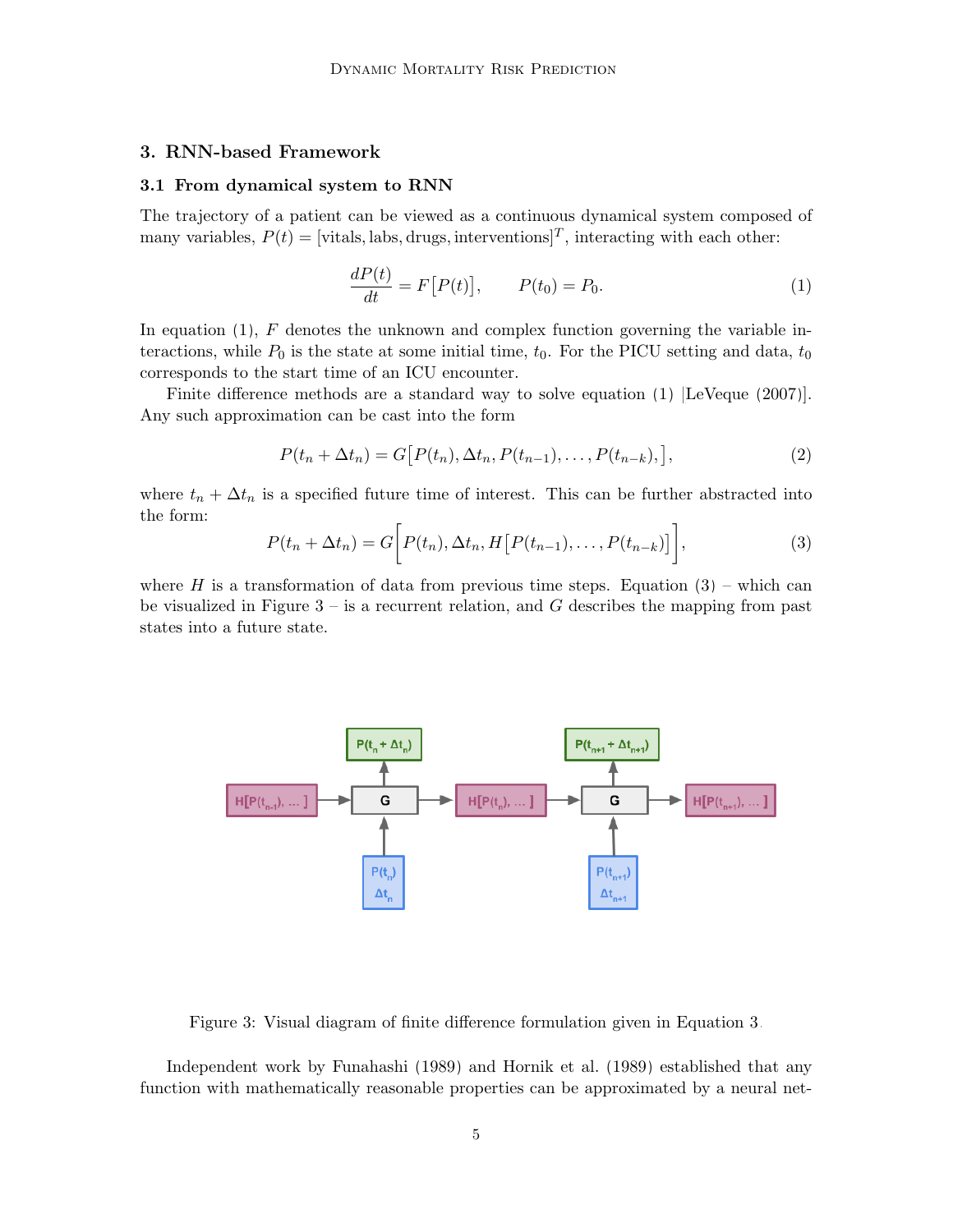work to an arbitrary degree of accuracy, i.e.

$$
G = \underbrace{\sum_{i} \alpha_i \sigma \left[ W_i \left( P(t_n), \Delta t_n, H \left[ P(t_{n-1}), \dots, P(t_{n-k}) \right] \right) + b_i \right] + \epsilon}_{\text{Neural Network: } N}, \tag{4}
$$

where  $\epsilon$  is an arbitrarily small real number. The finite difference formulation therefore becomes

<span id="page-5-1"></span>
$$
P(t_n + \Delta t_n) \approx N \bigg[ P(t_n), \Delta t_n, H \big[ P(t_{n-1}), \dots, P(t_{n-k}) \big] \bigg]. \tag{5}
$$

The output of H can be regarded as a *hidden state* or an internal representation of the patient's history, and the mortality risk can be inferred from this integration of history. The diagram of Figure [3](#page-4-2) then leads to the RNN formulation shown in Figure [4,](#page-5-0) where the RNN module encapsulates G from Equation [\(2\)](#page-4-3) and an additional function that transforms the internal state to some observable manifestation, such as mortality risk, represented by the output  $y$ . The recurrent aspect of the network, i.e. the feedback mechanism, allows past information to be propagated forward.



<span id="page-5-0"></span>Figure 4: The output of the RNN,  $y$ , is another transformation

It is worth noting that work by [Funahashi and Nakamura](#page-10-10) [\(1993\)](#page-10-10) showed a direct path from dynamical systems to a class of continuous time recurrent neural networks (CTRNN) provided the original function,  $F$ , in Equation [\(1\)](#page-4-0) meets continuity conditions. [Chow and Li](#page-9-1) [\(2000\)](#page-9-1) and [Li et al.](#page-11-12) [\(2005\)](#page-11-12) extended the theory to handle more general dynamical systems, including time-variant ones with inputs for control . Applying a finite difference scheme to the CTRNN leads to a form that is very similar to Equation [\(5\)](#page-5-1).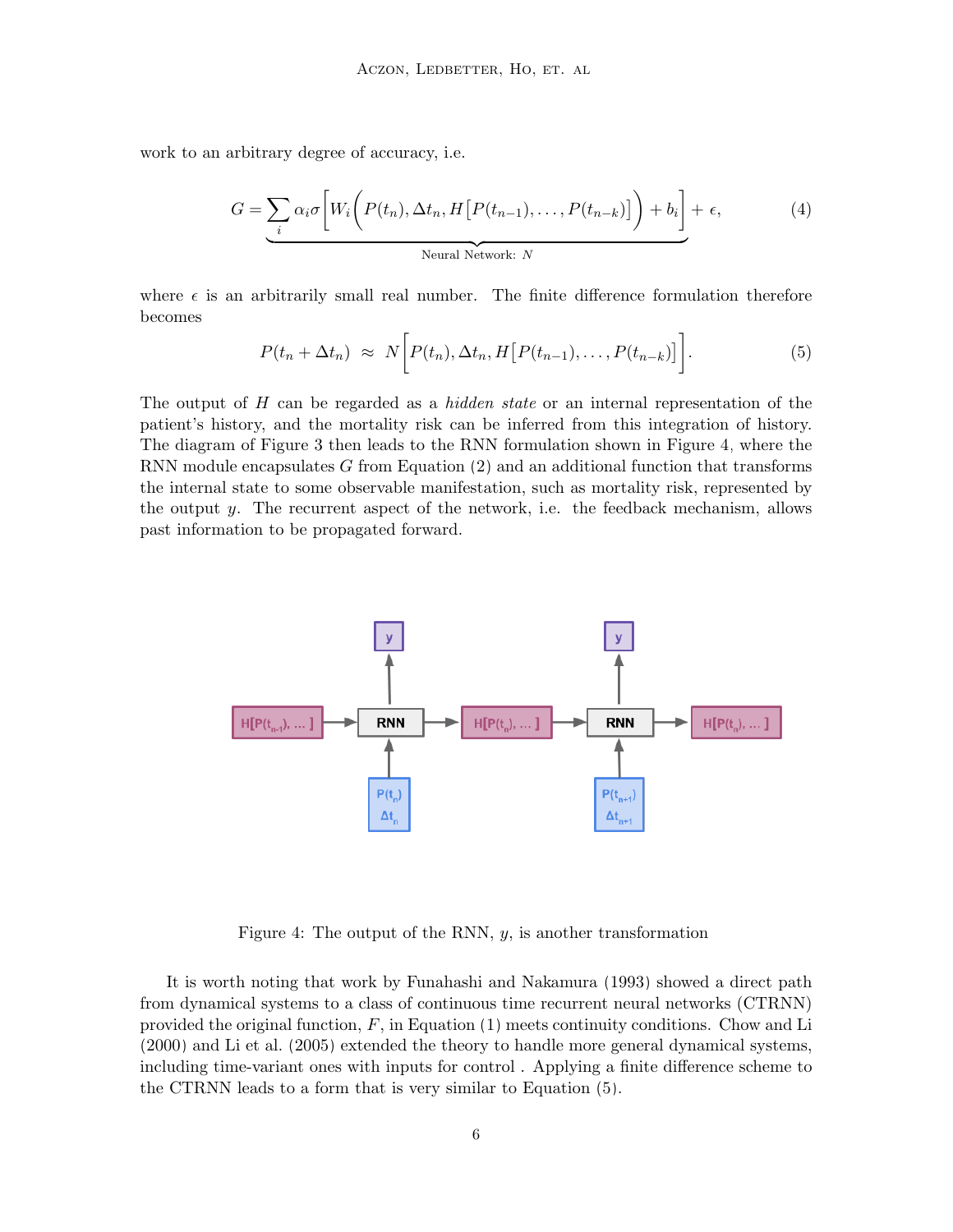

<span id="page-6-0"></span>Figure 5: Physiologic observations, laboratory measurements, interventions and drugs at time  $t_n$  are inputs to the RNN kernel. The RNN then projects a mortality risk for time  $t_n + \Delta t_n$ , where  $\Delta t_n$  is specified by a user.

#### 3.2 RNN architecture and implementation

Figure [5](#page-6-0) illustrates the flow of the PICU data and predictions in the RNN-based infrastructure. The input vector to the network at time  $t_n$  consists of five main groups of measurements from a patient's ICU encounter:  $\left[X_V(t_n), X_L(t_n), X_I(t_n), X_D(t_n), \Delta t_n\right]^T$ . The vector  $X_V$  contains the physiologic observations, the vector  $X_L$  contains laboratory results, the vector  $X_I$  comprises the interventions,  $X_D$  records the administered drugs, and the scalar  $\Delta t_n$  specifies how far into the future the user wants to forecast. Including  $\Delta t_n$  in the input vector follows naturally from the finite difference formulation [\(2\)](#page-4-3) and serves a dual purpose: it gives the user control and flexibility in time-to-prediction, and it also enables augmentation of the training data during model development. The output at this time step is a probability of survival at the future time  $t_n + \Delta t_n$  which can be thought of as a prediction of patient condition at that future time.

A number of RNN architectures have been developed and studied [\(Greff et al., 2015;](#page-10-11) [Jozefowicz et al., 2015\)](#page-10-12). The specific one utilized here is the Long Short-Term Memory (LSTM) architecture of [Hochreiter and Schmidhuber](#page-10-13) [\(1997\)](#page-10-13). The Keras python deep learning framework [\(Chollet, 2015\)](#page-9-2) was used to construct a model comprised of three LSTMs – see Figure  $6$  – and train this model to make predictions for in-ICU mortality.

## 4. Results

The RNN model continuously updates its mortality risk predictions as it intakes new data. Figure [7](#page-7-1) displays these temporally evolving risk scores from two patients. This dynamic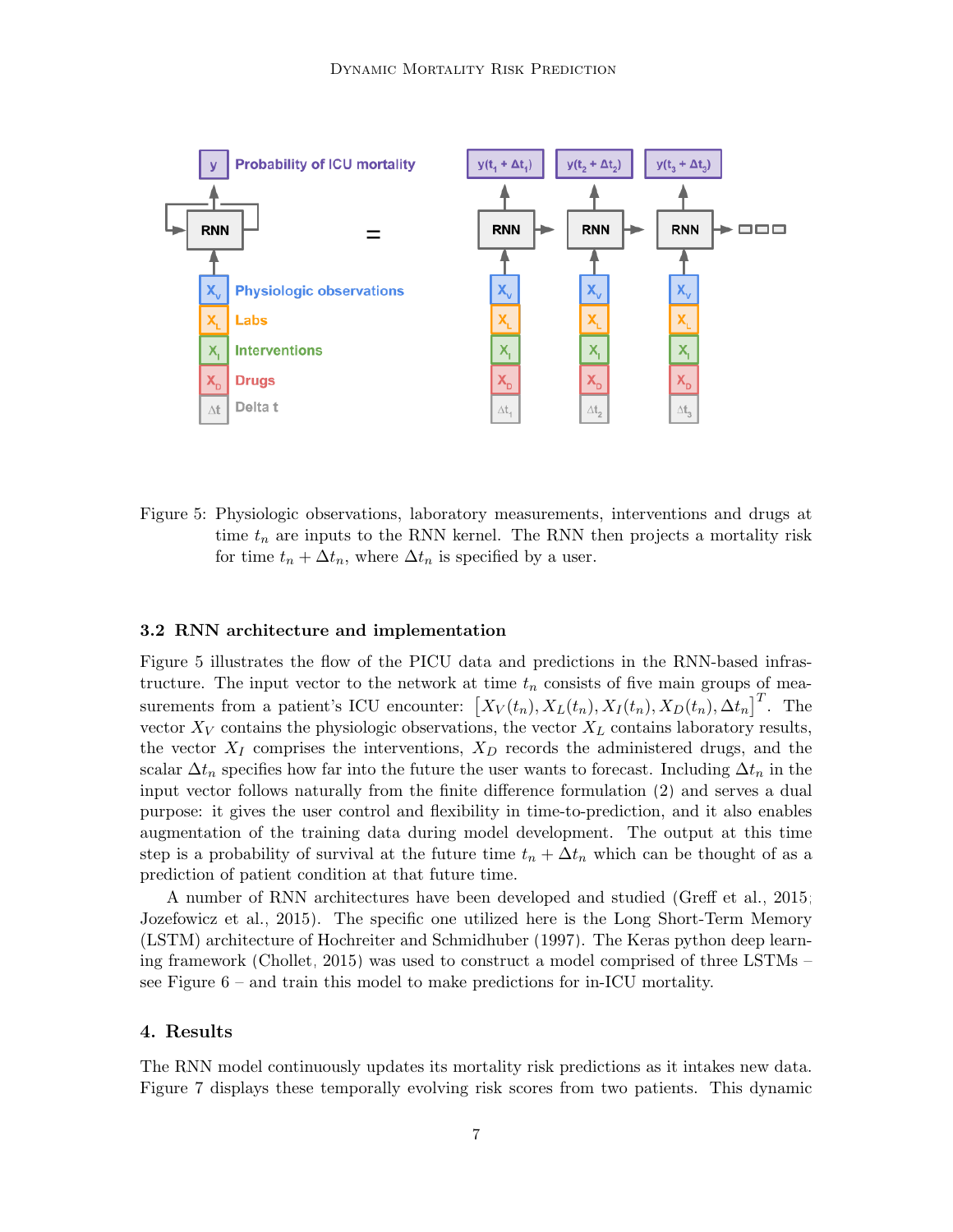

<span id="page-7-0"></span>Figure 6: RNN architecture for PICU data

tracking, which is automatic in the RNN, is not done by PIM 2 or PRISM 3. The Rothman index updates its predictions when new measurements become available, but its update does not integrate past measurements. In this sense, the Rothman index still processes time series data in a static manner, while the RNN dynamically integrates data through its feedback mechanism.



<span id="page-7-1"></span>Figure 7: RNN-generated mortality risk of two patients tracked over their ICU encounter. The dashed yellow lines indicate the 12-hour mark. The patient on the left slowly deteriorated over the course of a day and did not survive. The patient on the right started as very high-risk but recovered over the course of a week.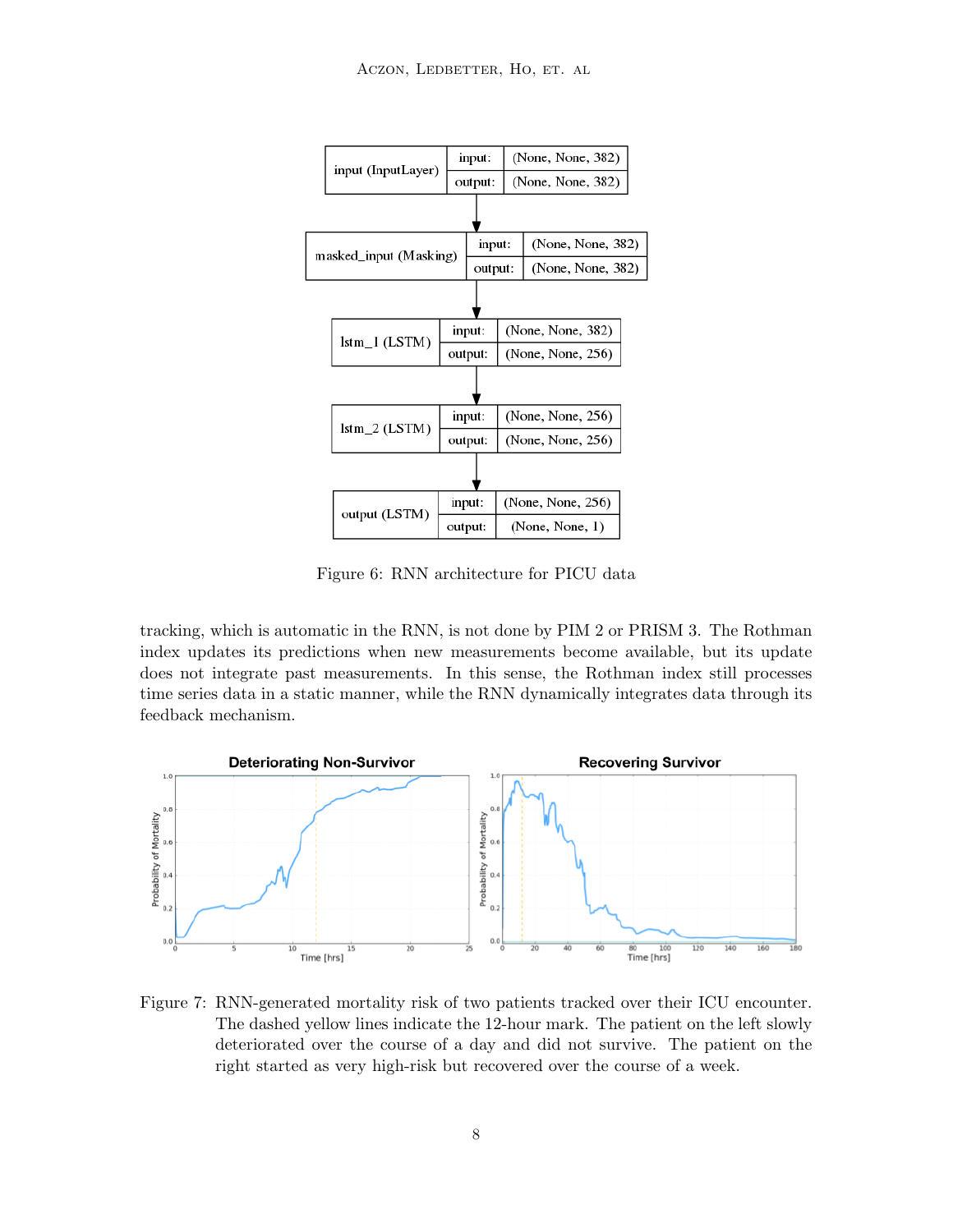The RNN's ICU mortality predictions were compared to those of PIM 2 and PRISM 3, both of which were pulled directly from the EMR. A logistic regression (LR) and a multilayer perceptron (MLP) were also implemented for additional comparisons. The LR, MLP and RNN models access identical clinical data. Like PIM 2 and PRISM 3, LR and MLP are static methods, meaning they process a snapshot of data from a fixed window of time to make a single-time prediction. Again, this is a contrast to the RNN which continuously integrates incoming data with past information. Both PIM 2 and PRISM 3 use information collected prior to ICU admission, data which the RNN, MLP and LR models do not access. In addition, PIM 2 incorporates some data from the first hour in the ICU, while PRISM 3 uses data from the first 12 hours in the ICU.

The ICU mortality predictions of the different models were assessed via Receiver Operating Characteristic (ROC) curves and corresponding Area Under the Curve (AUC). Figure [8](#page-8-0) shows the results on 2849 holdout encounters that had both PIM 2 and PRISM 3 scores. The RNN model yields an AUC of 93.4% which is significantly higher than the comparative models [MLP:  $88.8\%$  ( $p < 0.01$ ), LR:  $86.1\%$  ( $p < 0.001$ ), PIM 2:  $86.3\%$  ( $p < 0.001$ ), and PRISM 3: 88.0%  $(p < 0.003)$ . The LR, MLP and RNN predictions used to generate these results were all taken from the 12th hour. The difference in performance between the MLP and RNN provides a rough quantification of the boost that dynamic integration provides over static computation. The feedback loop gives the RNN a temporal memory which enables temporal trends – i.e., function derivatives – to be incorporated into the model.



<span id="page-8-0"></span>Figure 8: Comparison of ICU mortality predictions from various models: Recurrent Neural Network, Multi-Layer Perceptron, Logistic Regression, PIM2, and PRISM3. ROC curves and AUCs were generated from 2849 holdout encounters that had both PIM 2 and PRISM 3 scores available.

Figure [9](#page-9-3) demonstrates the improved predictive capability of the RNN model as a function of increasing observation time. After only three hours of observation, the RNN's AUC surpasses that of PRISM 3 which incorporates 12 hours of observation. As the RNN's observation window increases, the accuracy of its prediction continues to increase. This is a desirable characteristic of a risk score.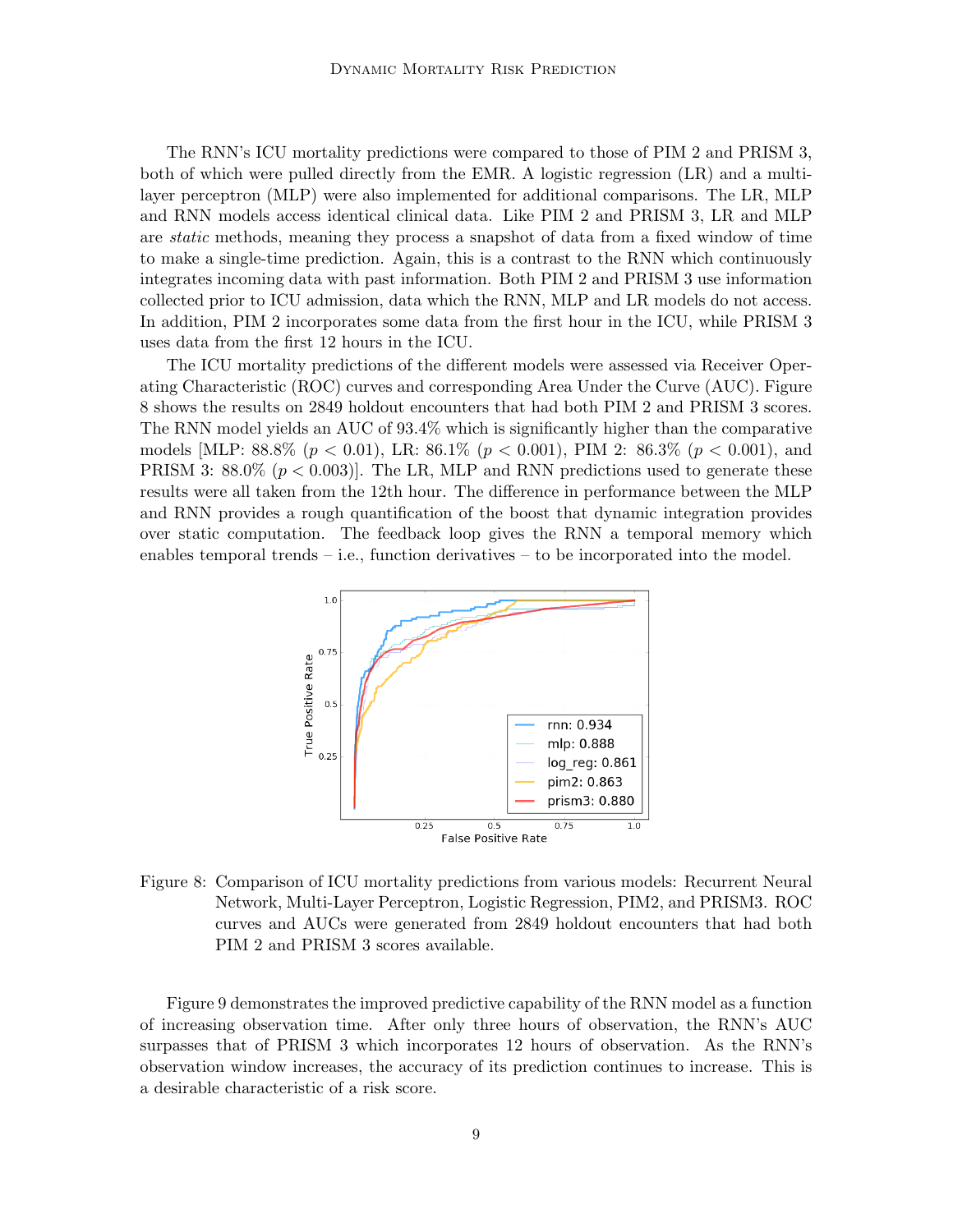

<span id="page-9-3"></span>Figure 9: Comparison of ICU mortality predictions from RNN model after various lengths of observation time. These results were aggregated from the same 2849 holdout encounters in the previous figure. All had least 12 hours of data.

## 5. Conclusions

Recurrent Neural Networks were applied on ICU EMR to generate in-ICU mortality risk scores. In addition to providing dynamic tracking of patient condition, the RNN-generated scores also achieved significantly higher accuracy [AUROC greater than 93%] than the clinically used systems PIM 2 and PRISM 3. The RNN model also outperformed logistic regression and multi-layer perceptron models. The increased performance of the RNN model stemmed from two key factors: access to more variables that characterize a patient and dynamic integration that allows it to incorporate temporal trends of those variables.

Although approximately 300 variables have been encoded into the model, other data which are available from the PICU, such as fluid balance, have not been incorporated. Monitor data, which have higher temporal resolution, also have yet to be included. Future work will focus on aggregating these additional data and quantifying their impact on predictive accuracy.

## Acknowledgments

This work was funded by a grant from the Laura P. and Leland K. Whittier Foundation.

## References

- <span id="page-9-0"></span>Ahmed M Alaa, Jinsung Yoon, Scott Hu, and Mihaela van der Schaar. Personalized risk scoring for critical care patients using mixtures of gaussian process experts.  $arXiv$  preprint arXiv:1605.00959, 2016.
- <span id="page-9-2"></span>F Chollet. Keras. <https://github.com/fchollet/keras>, 2015.
- <span id="page-9-1"></span>Tommy WS Chow and Xiao-Dong Li. Modeling of continuous time dynamical systems with input by recurrent neural networks. IEEE Transactions on Circuits and Systems I: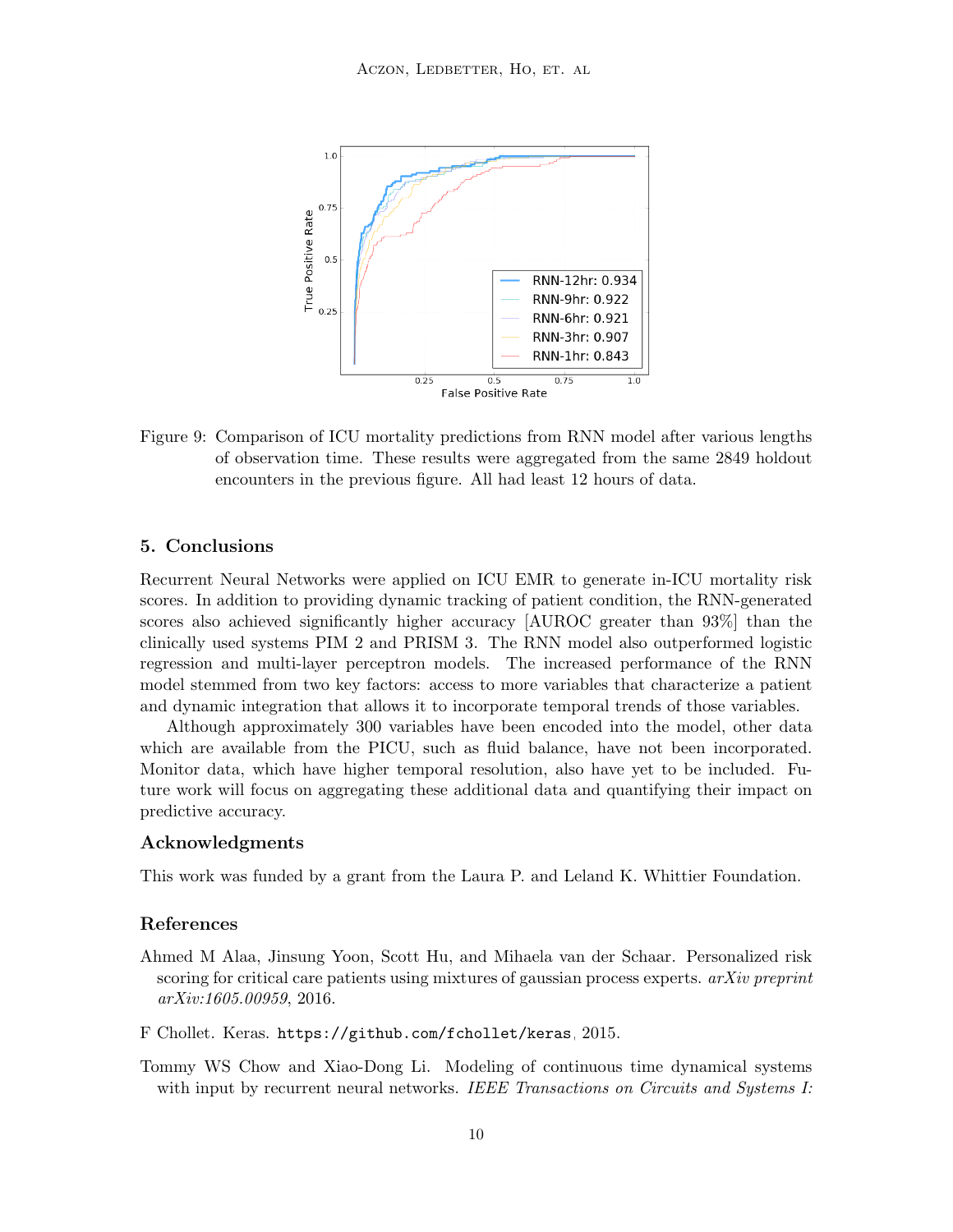Fundamental Theory and Applications, 47(4):575–578, 2000.

- <span id="page-10-8"></span>Ken-Ichi Funahashi. On the approximate realization of continuous mappings by neural networks. Neural networks, 2(3):183–192, 1989.
- <span id="page-10-10"></span>Ken-ichi Funahashi and Yuichi Nakamura. Approximation of dynamical systems by continuous time recurrent neural networks. Neural networks, 6(6):801–806, 1993.
- <span id="page-10-3"></span>Marzyeh Ghassemi, Marco AF Pimentel, Tristan Naumann, Thomas Brennan, David A Clifton, Peter Szolovits, and Mengling Feng. A multivariate timeseries modeling approach to severity of illness assessment and forecasting in icu with sparse, heterogeneous clinical data. In AAAI, pages 446–453, 2015.
- <span id="page-10-11"></span>Klaus Greff, Rupesh Kumar Srivastava, Jan Koutník, Bas R Steunebrink, and Jürgen Schmidhuber. Lstm: A search space odyssey. arXiv preprint arXiv:1503.04069, 2015.
- <span id="page-10-4"></span>C William Hanson III and Bryan E Marshall. Artificial intelligence applications in the intensive care unit. Critical care medicine, 29(2):427–435, 2001.
- <span id="page-10-6"></span>Kaiming He, Xiangyu Zhang, Shaoqing Ren, and Jian Sun. Deep residual learning for image recognition. arXiv preprint arXiv:1512.03385, 2015.
- <span id="page-10-7"></span>Geoffrey Hinton, Li Deng, Dong Yu, George E Dahl, Abdel-rahman Mohamed, Navdeep Jaitly, Andrew Senior, Vincent Vanhoucke, Patrick Nguyen, Tara N Sainath, et al. Deep neural networks for acoustic modeling in speech recognition: The shared views of four research groups. IEEE Signal Processing Magazine, 29(6):82–97, 2012.
- <span id="page-10-13"></span>Sepp Hochreiter and Jürgen Schmidhuber. Long short-term memory. Neural computation, 9(8):1735–1780, 1997.
- <span id="page-10-9"></span>Kurt Hornik, Maxwell Stinchcombe, and Halbert White. Multilayer feedforward networks are universal approximators. Neural networks, 2(5):359–366, 1989.
- <span id="page-10-12"></span>Rafal Jozefowicz, Wojciech Zaremba, and Ilya Sutskever. An empirical exploration of recurrent network architectures. In Proceedings of the 32nd International Conference on Machine Learning (ICML-15), pages 2342–2350, 2015.
- <span id="page-10-1"></span>William A Knaus, Elizabeth A Draper, Douglas P Wagner, and Jack E Zimmerman. Apache ii: a severity of disease classification system. Critical care medicine, 13(10):818–829, 1985.
- <span id="page-10-2"></span>William A Knaus, Douglas P Wagner, Elizabeth A Draper, Jack E Zimmerman, Marilyn Bergner, Paulo G Bastos, Carl A Sirio, Donald J Murphy, Ted Lotring, and Anne Damiano. The apache iii prognostic system. risk prediction of hospital mortality for critically ill hospitalized adults. Chest Journal, 100(6):1619–1636, 1991.
- <span id="page-10-5"></span>Alex Krizhevsky, Ilya Sutskever, and Geoffrey E Hinton. Imagenet classification with deep convolutional neural networks. In Advances in neural information processing systems, pages 1097–1105, 2012.
- <span id="page-10-0"></span>Jean-Roger Le Gall. The use of severity scores in the intensive care unit. Intensive care medicine, 31(12):1618–1623, 2005.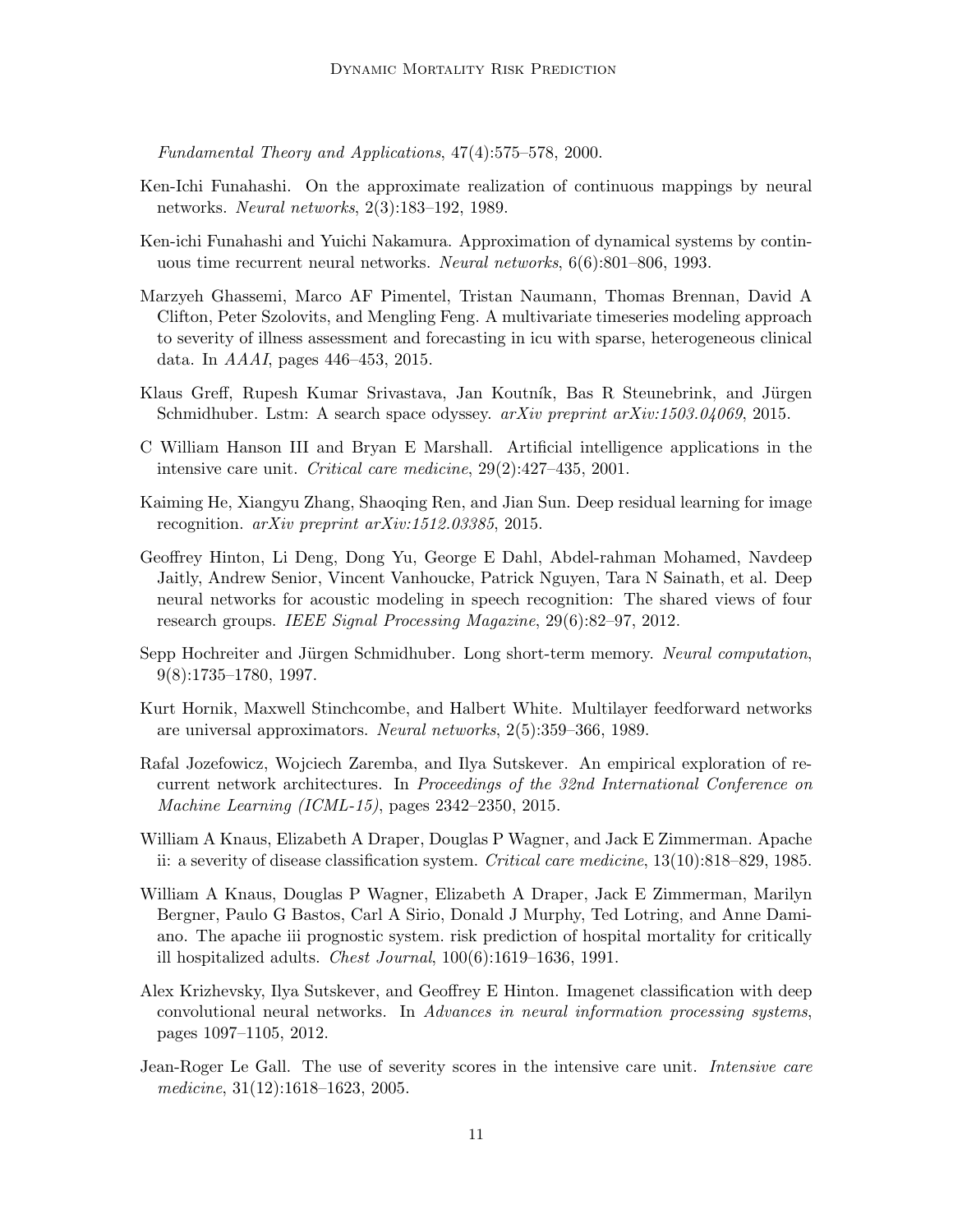- <span id="page-11-1"></span>Jean-Roger Le Gall, Philippe Loirat, Annick Alperovitch, Paul Glaser, Claude Granthil, Daniel Mathieu, Philippe Mercier, Remi Thomas, and Daniel Villers. A simplified acute physiology score for icu patients. Critical care medicine, 12(11):975–977, 1984.
- <span id="page-11-11"></span>Randall J LeVeque. Finite difference methods for ordinary and partial differential equations: steady-state and time-dependent problems, volume 98. Siam, 2007.
- <span id="page-11-12"></span>Xiao-Dong Li, John KL Ho, and Tommy WS Chow. Approximation of dynamical timevariant systems by continuous-time recurrent neural networks. IEEE Transactions on Circuits and Systems II: Express Briefs, 52(10):656–660, 2005.
- <span id="page-11-10"></span>Gr´egoire Mesnil, Yann Dauphin, Kaisheng Yao, Yoshua Bengio, Li Deng, Dilek Hakkani-Tur, Xiaodong He, Larry Heck, Gokhan Tur, Dong Yu, et al. Using recurrent neural networks for slot filling in spoken language understanding. IEEE/ACM Transactions on Audio, Speech and Language Processing (TASLP), 23(3):530–539, 2015.
- <span id="page-11-4"></span>Rui P Moreno, Philipp GH Metnitz, Eduardo Almeida, Barbara Jordan, Peter Bauer, Ricardo Abizanda Campos, Gaetano Iapichino, David Edbrooke, Maurizia Capuzzo, Jean-Roger Le Gall, et al. Saps 3from evaluation of the patient to evaluation of the intensive care unit. part 2: Development of a prognostic model for hospital mortality at icu admission. Intensive care medicine, 31(10):1345–1355, 2005.
- <span id="page-11-8"></span>Murray M Pollack. Severity of illness confusion. *Pediatric Critical Care Medicine*, 17(6): 583, 2016.
- <span id="page-11-2"></span>Murray M Pollack, Urs E Ruttimann, and Pamela R Getson. Pediatric risk of mortality (prism) score. Critical care medicine, 16(11):1110–1116, 1988.
- <span id="page-11-5"></span>Murray M Pollack, Kantilal M Patel, and Urs E Ruttimann. Prism iii: an updated pediatric risk of mortality score. Critical care medicine, 24(5):743–752, 1996.
- <span id="page-11-6"></span>Murray M Pollack, Richard Holubkov, Tomohiko Funai, J Michael Dean, John T Berger, David L Wessel, Kathleen Meert, Robert A Berg, Christopher JL Newth, Rick E Harrison, et al. The pediatric risk of mortality score: update 2015. Pediatric Critical Care Medicine,  $17(1):2-9, 2016.$
- <span id="page-11-9"></span>Michael J Rothman, Steven I Rothman, and Joseph Beals. Development and validation of a continuous measure of patient condition using the electronic medical record. Journal of biomedical informatics, 46(5):837–848, 2013.
- <span id="page-11-3"></span>F Shann, G Pearson, A Slater, and K Wilkinson. Paediatric index of mortality (pim): a mortality prediction model for children in intensive care. *Intensive care medicine*, 23(2): 201–207, 1997.
- <span id="page-11-7"></span>Anthony Slater, Frank Shann, Gale Pearson, PIM Study Group, et al. Pim2: a revised version of the paediatric index of mortality. Intensive care medicine, 29(2):278–285, 2003.
- <span id="page-11-0"></span>K Strand and H Flaatten. Severity scoring in the icu: a review. Acta Anaesthesiologica Scandinavica, 52(4):467–478, 2008.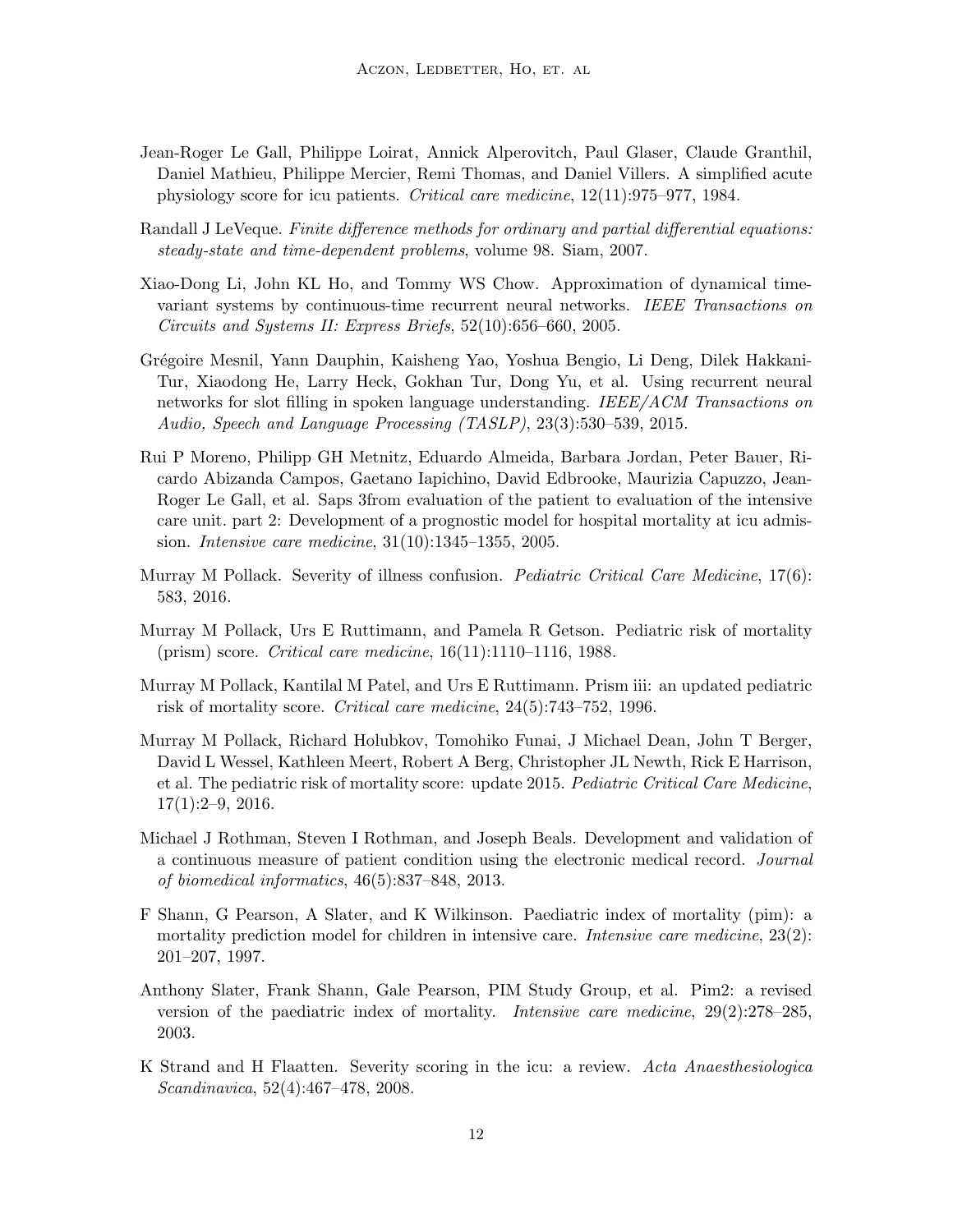<span id="page-12-0"></span>Lahn Straney, Archie Clements, Roger C Parslow, Gale Pearson, Frank Shann, Jan Alexander, Anthony Slater, ANZICS Paediatric Study Group, the Paediatric Intensive Care Audit Network, et al. Paediatric index of mortality 3: an updated model for predicting mortality in pediatric intensive care. Pediatric Critical Care Medicine, 14(7):673–681, 2013.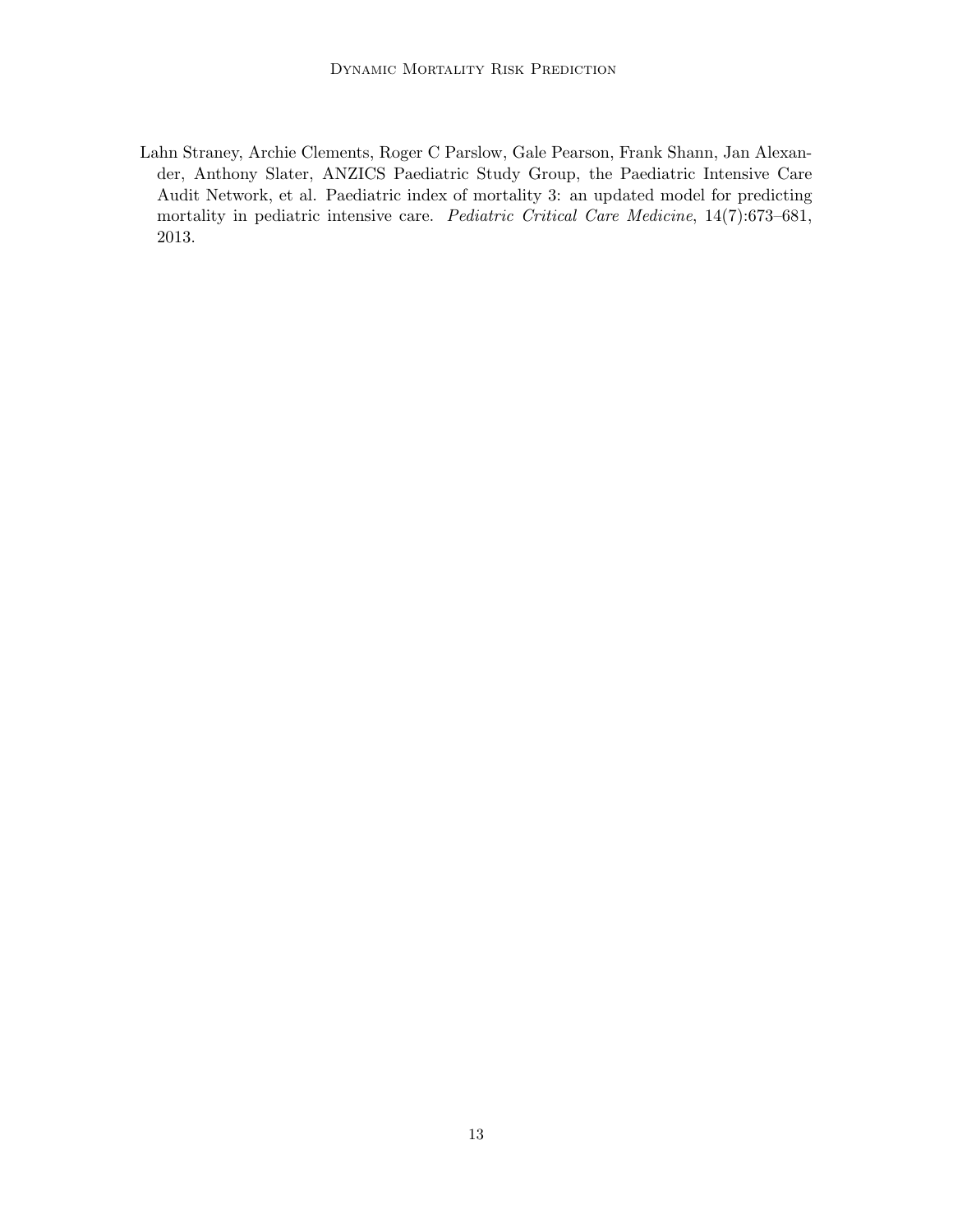|                             | Vitals                         |  |
|-----------------------------|--------------------------------|--|
| Abdominal girth             | Bladder pressure               |  |
| Capillary refill rate       | Central Venous Pressure        |  |
| Cerebral perfusion pressure | Diastolic Blood Pressure       |  |
| EtCO <sub>2</sub>           | Eye Response                   |  |
| GlascowCS                   | Head circumference             |  |
| Heart rate                  | Height                         |  |
| Intracranial pressure       | Left pupillary response        |  |
| Motor Response              | Near-infrared spectroscopy $%$ |  |
| Pulse Oximetry              | Pupillary response             |  |
| Respiratory rate            | Right pupillary response       |  |
| Systolic Blood Pressure     | Temperature                    |  |
| Verbal Response             | Weight                         |  |
|                             |                                |  |
| Labs                        |                                |  |
| ABG Base excess             | ABG FiO2                       |  |
| ABG HCO3                    | ABG O2 sat %                   |  |
| ABG PCO <sub>2</sub>        | ABG PO <sub>2</sub>            |  |
| ABG TCO2                    | $\rm{ABG}$ pH                  |  |
| ALT (SGPT)                  | AST (SGOT)                     |  |
| Albumin level               | Alkaline phosphatase           |  |
| Amylase                     | B-type Natriuretic Peptide     |  |
| <b>BUN</b>                  | Bands %                        |  |
| Basophils %                 | Bicarbonate serum              |  |
| Bilirubin conjugated        | Bilirubin total                |  |
| Bilirubin unconjugated      | Blasts $%$                     |  |
| C-reactive protein          | CBG Base excess                |  |
| CBG FiO2                    | CBG HCO3                       |  |
| CBG O2 sat $%$              | CBG PCO <sub>2</sub>           |  |
| CBG PO <sub>2</sub>         | CBG TCO <sub>2</sub>           |  |
| $CBG$ pH                    | CSF Bands $%$                  |  |
| CSF Lymphs $%$              | CSF RBC                        |  |
| $CSF$ Segs $%$              | CSF WBC                        |  |
| $CSF$ glucose               | CSF protein                    |  |
| Calcium ionized             | Calcium total                  |  |
| Chloride                    | Complement C3 serum            |  |
| Complement C4 serum         | Creatinine                     |  |
| Culture CSF                 | Culture blood                  |  |
| Culture fungus blood        | Culture respiratory            |  |
| Culture urine               | Culture wound                  |  |
| ESR                         | Eosinophils $%$                |  |
| FDP Titer                   | Ferritin level                 |  |
| Fibrinogen                  | <b>GGT</b>                     |  |
| Glucose                     | Haptoglobin                    |  |

# Appendix A. Clinical Data Used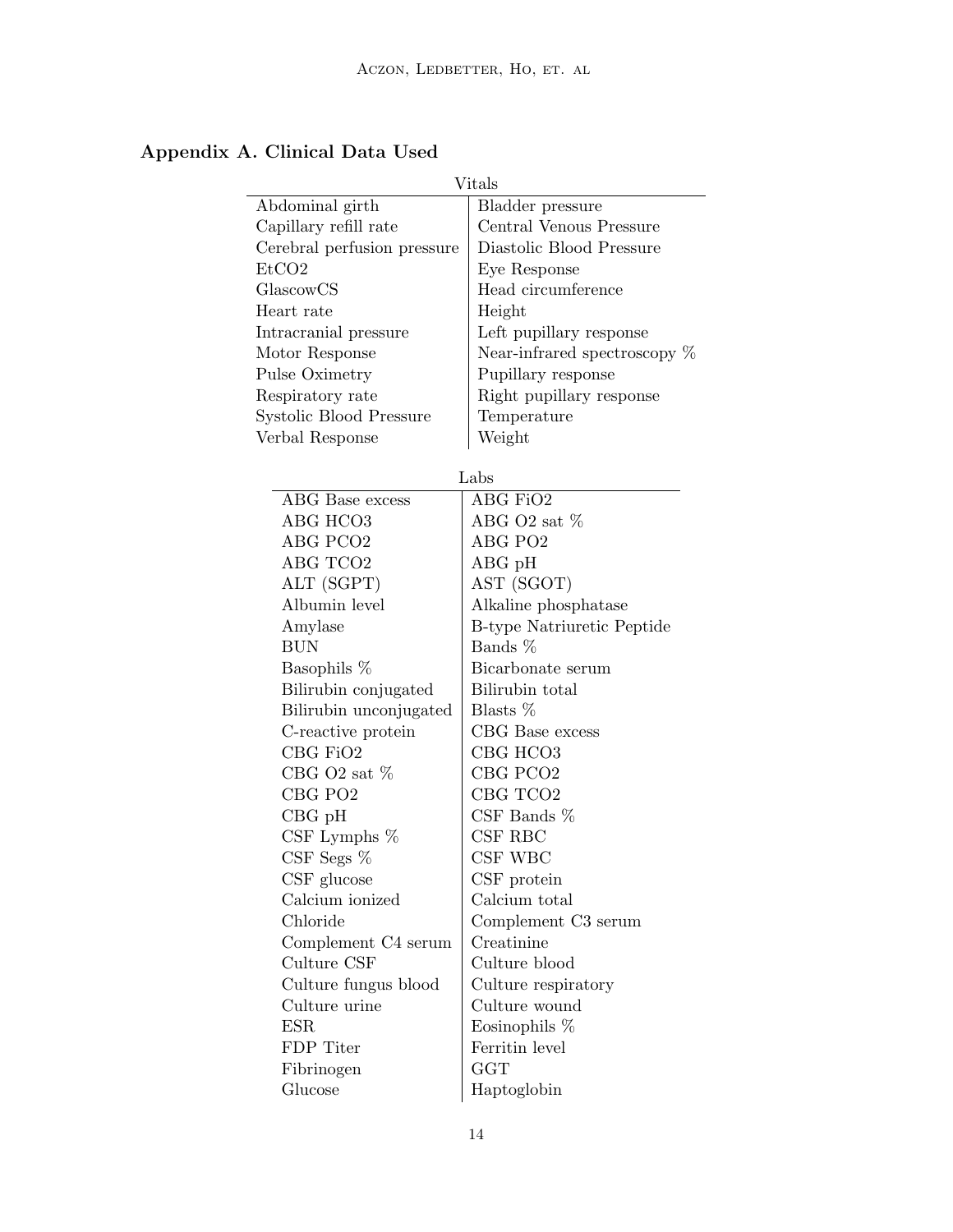|                             | Labs $(cont.)$          |  |
|-----------------------------|-------------------------|--|
| Hema                        | Hemo                    |  |
| <b>INR</b>                  | Lactate                 |  |
| Lactate Dehydrogenase blood | Lactic Acid blood       |  |
| Lipase                      | Lymphocyte $%$          |  |
| <b>MCH</b>                  | MCHC %                  |  |
| <b>MCV</b>                  | <b>MVBG</b> Base excess |  |
| MVBG FiO2                   | MVBG HCO3               |  |
| MVBG $O2$ sat $%$           | MVBG PCO2               |  |
| MVBG PO2                    | MVBG TCO2               |  |
| MVBG pH                     | Macrocytes              |  |
| Magnesium level             | Metamyelocytes %        |  |
| Monocytes %                 | Myelocytes $%$          |  |
| Neutrophils \%              | Oxygentaion index       |  |
| $P/F$ ratio                 | PT                      |  |
| <b>PTT</b>                  | PaO2/FiO2               |  |
| Phosphorus level            | Platelet count          |  |
| Potassium                   | Protein total           |  |
| RBC blood                   | RDW $%$                 |  |
| Reticulocyte count %        | Schistocytes            |  |
| Sodium                      | T4 free                 |  |
| TSH                         | Triglycerides           |  |
| <b>VBG</b> Base excess      | VBG FiO2                |  |
| VBG HCO3                    | VBG O2 sat %            |  |
| VBG PCO <sub>2</sub>        | VBG PO <sub>2</sub>     |  |
| VBG TCO2                    | VBG pH                  |  |
| Virus                       | White blood cell count  |  |
|                             |                         |  |

Labs (cont.)

## Interventions

| Interventions             |                        |  |
|---------------------------|------------------------|--|
| Abdominal X ray           | Alprostadil            |  |
| Amplitude                 | CT abdomen             |  |
| $CT$ abdomen/pelvis       | CT brain               |  |
| CT chest                  | CT pelvis              |  |
| Chest X ray               | Check/abd X ray        |  |
| Continuous EEG            | ECMO hours             |  |
| ECMO type                 | EPAP                   |  |
| FiO2                      | Foley catheter         |  |
| Frequency                 | Hemofiltration/CRRT    |  |
| <b>IPAP</b>               | Inspiratory time       |  |
| MAP                       | MRI brain              |  |
| Mean airway pressure      | NIV set rate           |  |
| Nitric Oxide              | O <sub>2</sub> Flow    |  |
| <b>PEEP</b>               | <b>PEEP</b>            |  |
| Peak Inspiratory Pressure | Peritoneal dyalisis    |  |
| Pressure support          | Tidal volume delivered |  |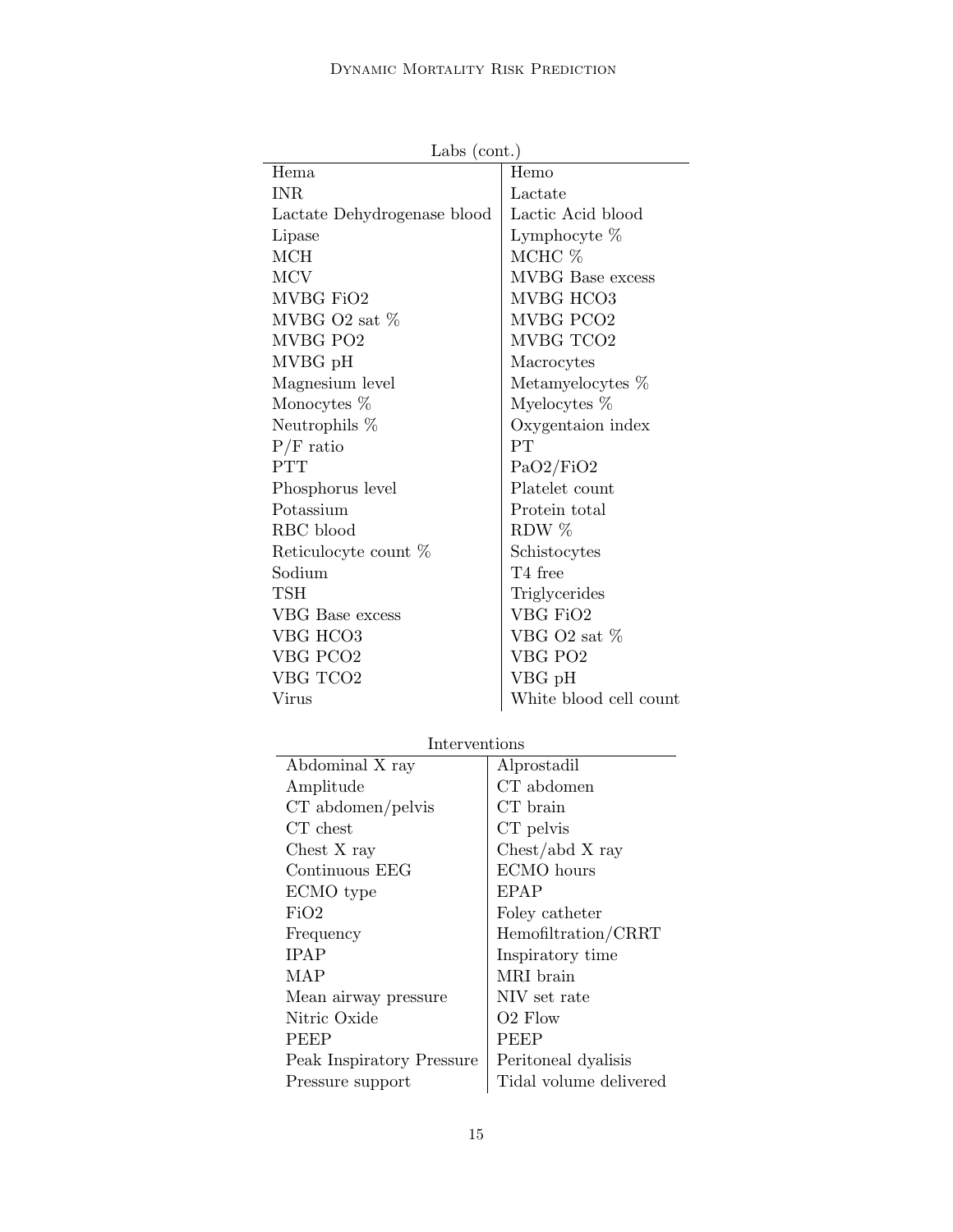| Tidal volume set          | Tracheostomy                 |  |
|---------------------------|------------------------------|--|
| Ventilator rate           | Ventricular assist device    |  |
| Volume Tidal              |                              |  |
|                           |                              |  |
| Drugs                     |                              |  |
| Acetaminophen             | Acetaminophen/Codeine        |  |
| Acetaminophen/Hydrocodone | Acetaminophen/Oxycodone      |  |
| Acetazolamide             | Acetylcysteine               |  |
| Acyclovir                 | Albumin                      |  |
| Albuterol                 | Allopurinol                  |  |
| Alteplase                 | Amikacin                     |  |
| Aminocaproic Acid         | Aminophylline                |  |
| Amiodarone                | Amlodipine                   |  |
| Amoxicillin               | Amoxicillin/clavulanic acid  |  |
| Amphotericin B            | Amphotericin B Lipid Complex |  |
| Ampicillin                | Ampicillin/Sulbactam         |  |
| Aspirin                   | Atenolol                     |  |
| Atropine                  | Azathioprine                 |  |
| Azithromycin              | Baclofen                     |  |
| Basiliximab               | <b>Budesonide</b>            |  |
| Bumetanide                | Calcium Chloride             |  |
| Calcium Glubionate        | Calcium Gluconate            |  |
| Captopril                 | Carbamazepine                |  |
| Carvedilol                | Caspofungin                  |  |
| Cefazolin                 | Cefepime                     |  |
| Cefotaxime                | Cefoxitin                    |  |
| Ceftazidime               | Ceftriaxone                  |  |
| Cefuroxime                | Cephalexin                   |  |
| Chloral Hydrate           | Chlorothiazide               |  |
| Ciprofloxacin HCL         | Cisatracurium                |  |
| Clarithromycin            | Clindamycin                  |  |
| Clonazepam                | Clonidine HCl                |  |
| Clotrimazole              | Cromolyn Sodium              |  |
| Cyclophosphamide          | Cyclosporine                 |  |
| Dantrolene Sodium         | Desmopressin                 |  |
| Dexamethasone             | Dexmedetomidine              |  |
| Diazepam                  | Digoxin                      |  |
| Diphenhydramine HCl       | Dobutamine                   |  |
| Dopamine                  | Dornase Alfa                 |  |
| Doxacurium Chloride       | Doxorubicin                  |  |
| Doxycycline Hyclate       | Enalapril                    |  |
| Enoxaparin                | Epinephrine                  |  |
| Epoetin                   | Erythromycin                 |  |

Interventions (cont.) Tidal volume expiratory Tidal volume inspiratory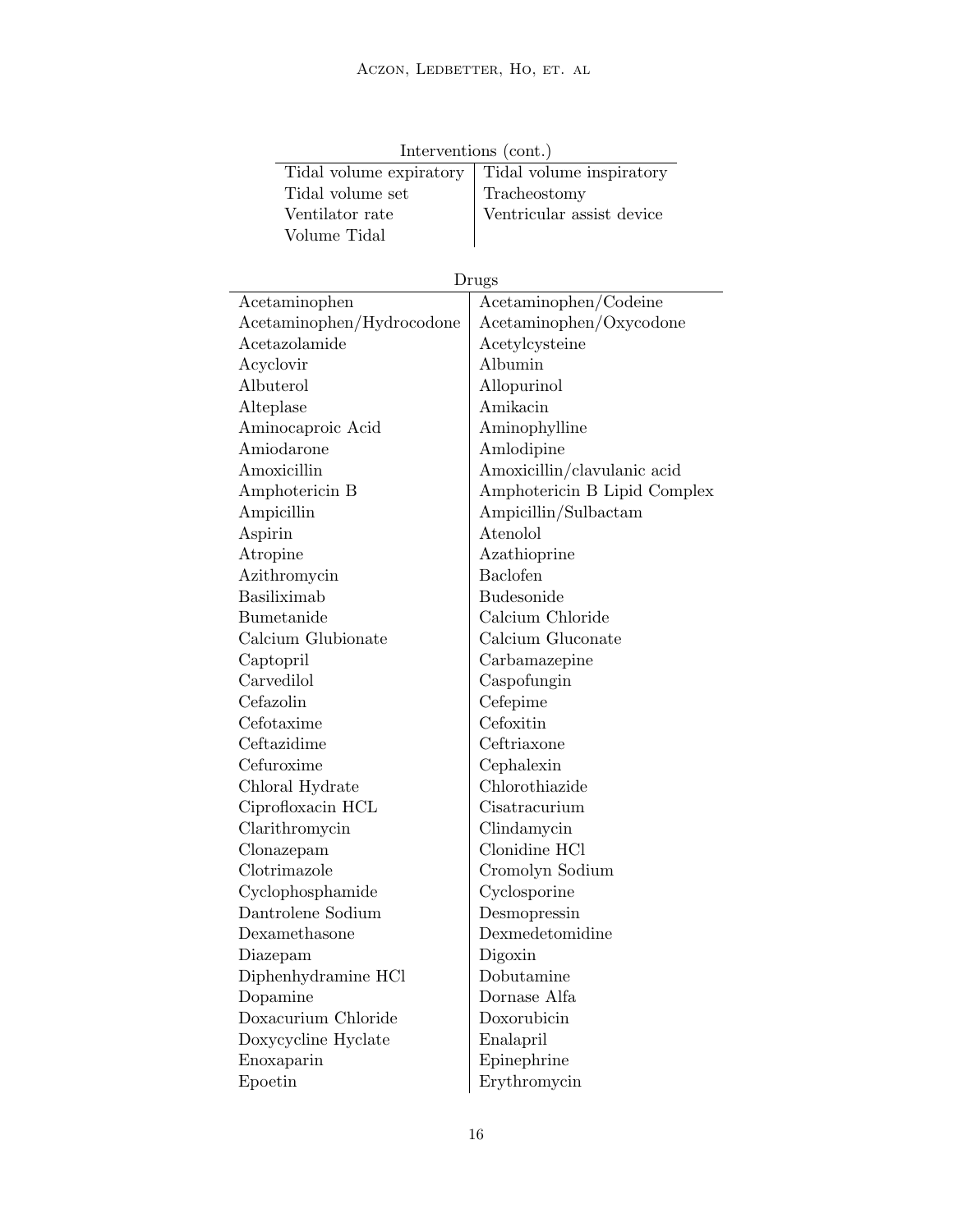| $D_{\text{L}}$ ugs (com.) |
|---------------------------|
| Etomidate                 |
| Famotidine                |
| Ferrous Sulfate           |
| Flecainide Acetate        |
| Fluticasone               |
| Furosemide                |
| Ganciclovir Sodium        |
| Glycopyrrolate            |
| Heparin                   |
| Hydromorphone             |
| Imipenem                  |
| Insulin                   |
| Isoniazid                 |
| Isradipine                |
| Ketamine                  |
| Labetalol                 |
| Lansoprazole              |
| Levetiracetam             |
| Levofloxacin              |
| Lidocaine                 |
| Lisinopril                |
| Magnesium Sulfate         |
| Methadone                 |
| Metoclopramide            |
| Metronidazole             |
| Midazolam HCl             |
| Montelukast Sodium        |
| Mycophenolate Mofetl      |
| Naproxen                  |
| Nifedipine                |
| Nitroglycerine            |
| Norepinephrine            |
| Octreotide Acetate        |
| Ondansetron               |
| Oxacillin                 |
| Oxycodone                 |
| Pantoprazole              |
| Pentobarbital             |
| Phenylephrine HCl         |
| Piperacillin              |
| Potassium Chloride        |
| Prednisolone              |
| Procainamide              |
| Propranolol HCl           |
|                           |

Drugs (cont.)